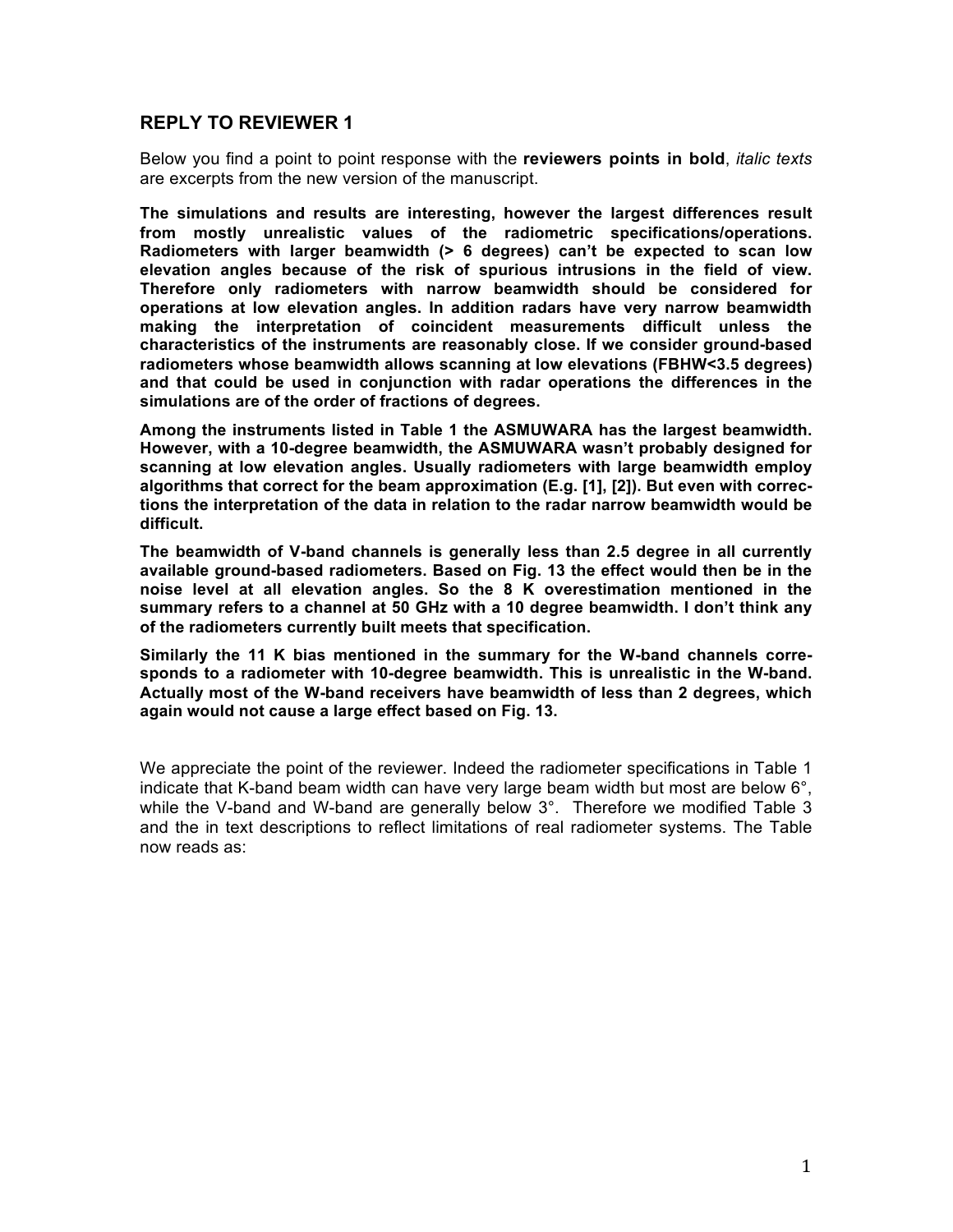*Table 3. Summary of the range of biases in clear air for elevation angles above 4° in TB (in K) associated to each effect (bandwidth (100 – 1000 MHz), beam width (0.5 - 10°), refractivity, and earth curvature) for each set of frequencies and each sounding. Entries with long dashes represent values that are below any instrument measurement capability.*

|                                         | Mid-latitude<br>summer |        | Mid-latitude<br>winter |        | Subarctic<br>summer |        | <b>Tropical</b><br>summer |        |
|-----------------------------------------|------------------------|--------|------------------------|--------|---------------------|--------|---------------------------|--------|
|                                         | Max                    | Min    | Max                    | Min    | Max                 | Min    | Max                       | Min    |
| <b>Bandwidth K-</b><br>band             | 1.5                    | $-0.8$ | 1.4                    | $-0.6$ | 1.4                 | $-0.7$ | 1.5                       | $-0.7$ |
| Bandwidth V-<br><b>Band (peaks)</b>     | 8                      | $-2$   | $\overline{7}$         | $-2$   | 8.5                 | $-2.5$ | $\overline{7}$            | $-2$   |
| Bandwidth W-<br><b>Band</b>             |                        |        |                        |        |                     |        |                           |        |
| Beam width K-<br>band<br>(4°HPFW)       | 0.5                    | $-5$   | 0                      | $-4.5$ | 0.5                 | $-5$   | $\overline{2}$            | $-2$   |
| Beam width V-<br>band<br>(3°HPFW)       | $\overline{1.1}$       | $-0.2$ | 1.2                    | $-0.2$ | $\overline{1.2}$    | $-0.2$ | $\overline{1}$            | $-0.2$ |
| <b>Beam width</b><br>W-band<br>(3°HPFW) | 1.5                    | $-0.5$ | 0.6                    | $-1.5$ | 1.6                 | $-0.6$ | 0.7                       | $-0.2$ |
| <b>Refractivity K-</b><br>band          | 0.5                    | 0      | 0                      | $-1$   | 0.25                | $-0.4$ | 0.9                       | 0      |
| Refractivity V-<br>band                 |                        |        |                        |        |                     |        |                           |        |
| Refractivity W-<br>band                 |                        |        |                        |        |                     |        |                           |        |
| Curvature K-<br>band                    |                        | $-5.4$ |                        | $-6.1$ |                     | $-5.9$ |                           | $-4.6$ |
| Curvature V-<br>band                    |                        | $-1.1$ |                        | $-1.3$ |                     | $-1.2$ |                           | $-0.9$ |
| Curvature W-<br>band                    |                        | $-0.7$ |                        | $-5.4$ |                     | $-1.6$ |                           | $-0.9$ |

(P. 33, L. 1 - 6)

I have also re-done the beam width analysis to include only beam width of 3° half-power Full width (HPFW) for V-band and W-band and 4° HPFW for K-band or smaller beam widths.